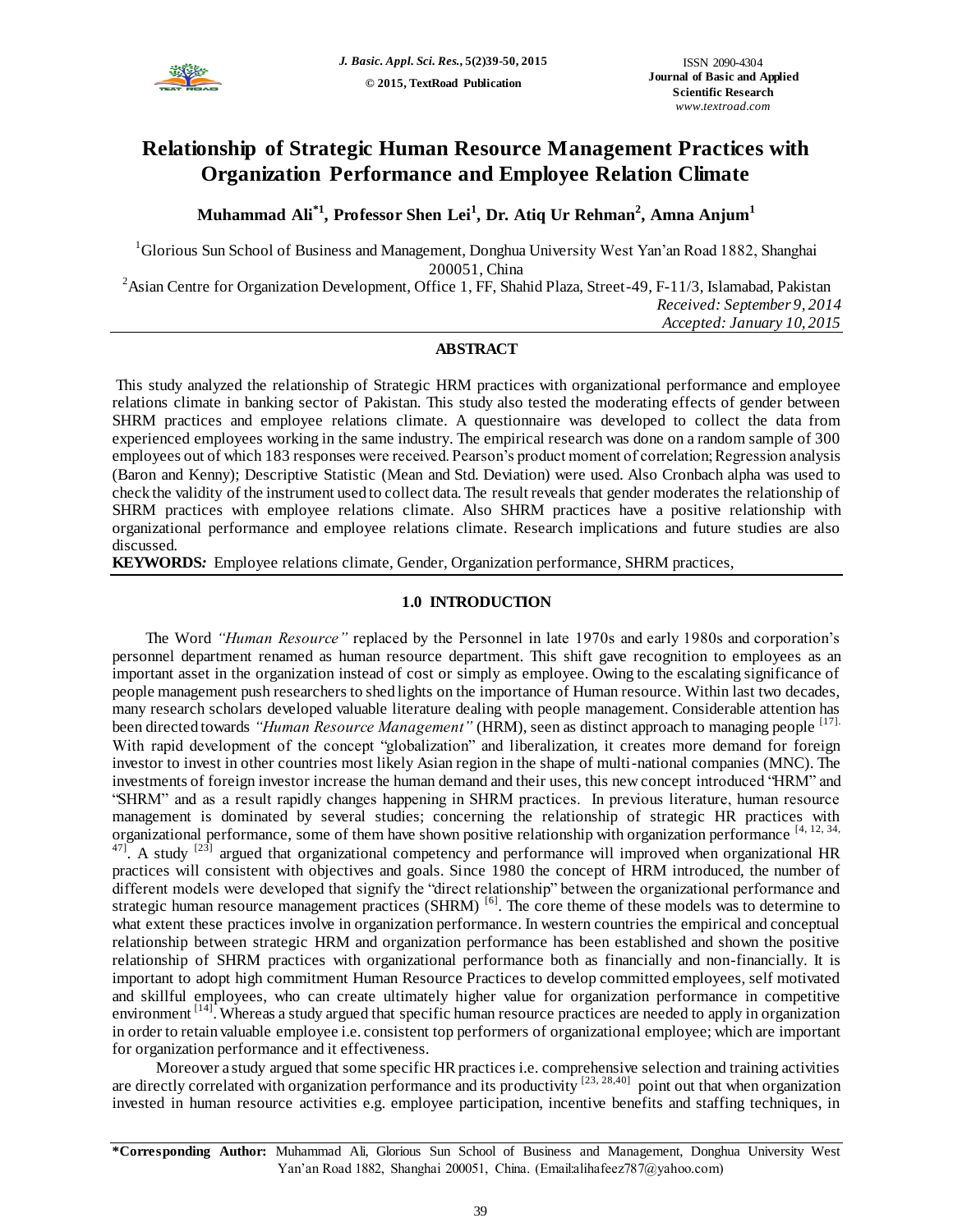return organization gained greater productivity, low turnover rate and organizational performance. Some school of thoughts argued that skill and motivation are two important aspects for organization performance  $[32, 43]$ . Where  $[5]$ argued that these two aspects i.e. motivation and skills cannot interact to effect organization performance. From the era of 1990s several empirical studies showed that bundles of Human Resource practices are directly influence the organization productivity and performance [15, 28, 29, 33, 40].

This study explored the relationship of SHRM with organization performance and employee relation climate in banking sector of Pakistan both private and public. Modern banking system can play an important role to improve the infrastructure of its system and is necessary to gear the needs of such under developing countries [49]. As Pakistan is an under developing country where banking sector (both public and private) playing an important role in its economy. In this sector little research has been done to explore the relationship of strategic human resource practices with organization performance. From last many years this sector is improving and has been classified as best performing sector comparatively of Pakistan. According to the report of OSEC "business network Switzerland February 2011, this sector is improving continuously and comprised 36 commercial banks, including 25 local private banks, 4 public sector commercial banks and 7 foreign banks and 4 specialized banks respectively, out of which six bank are fully providing Islamic banking services to its customers (Consulate General of Switzerland, 2011).

In Pakistan both conventional and Islamic banks are working and mostly focused on domestic money market and also focusing in providing Islamic banking services in order to maintain customer's confidence in their society; due to which Pakistan did not affected harshly in this sector by the recent failures of banking sector worldwide e.g. Lehman Brothers<sup>[49]</sup>. After the global financial turmoil; Islamic banking sector gaining impressive attention not only in Islamic countries like Pakistan but also worldwide level  $[47]$ . The reason to focus this sector is that, In Pakistan this sector hire fresh graduates in large number comparatively and provide reasonable compensation to newly hired fresh graduates also both commercial and Islamic banks are providing their services in order to gain competitive edge. On the basis of all these facts researcher are exploring the role of HRM in banking sector of Pakistan by utilizing response of employees and customer through different mode of surveys.

The objective of this study was to investigate the role of strategic HRM practices (seven SHRM practices known as universalistic approach) on organizational performance (none financially) in Pakistani context and also to measure the relationship of these practices with employee relation climate. Employee relation climate is observed as an important characteristic for organization performance and its effectiveness <sup>[43]</sup> that has been under-estimated in Pakistani context in the presence of SHRM practices. Secondly, moderating effects of gender is tested between the relationships of SHRM practices with employee relation climate. Thirdly, specific sector (banking; public and private) and geographical area for data collection i.e. Islamabad and Rawalpindi are delimitation of the study.

### **2.0 LITERATURE REVIEW**

Strategic Human Resource Management is one of the most powerful and influential ideas during the past more than thirty years and materialize in the field of business environment and in the Management context. The concept of SHRM engaged in the development of reliable strategies (programs), polices and aligned assortment of different practices in order to facilitate the organizational targeted strategic goals and its objectives [34]. Basically strategic human resource management is the collection of diverse phenomena, which consist of prescriptions, models, critiques and theories <sup>[22]</sup>. Under the management context different scholars define SHRM in different ways, whereas simple and common definition of SHRM is, *"It is the process of linking the human resource function with the strategic objectives of the organization in order to improve performance* " [25] .

SHRM practices are also known as high work performance practices or best universalistic practices. These practices are refer to actions and decisions, which has link with the management of organizational employees at different level with in organization, connected to the implementation of organizational strategies in order to get comparative advantage <sup>[30]</sup>. From last more than thirty years it has been remain the common and influential idea in the field of management and business society. Organizational human resource practices are seemed to competitive advantage and these practices generally refers to set of different practices of the organization that are implemented to enhance the employee's ability, their competency, skill, knowledge and motivation aspect, which ultimate add the value to the organization. These practices are adopted and utilized widely by large multinational organization in western countries and known as mainstream <sup>[31]</sup>.

Most of the studies argued Strategic human resource management practices has direct and positive relationship with organizational performance  $\int_0^{4, 12, 13}$ , on the other hand some studies argued that there is no positive and direct relation of strategic human resource management practices as there are some moderators like motivation, cultural impact and firm ownership type which manipulate the organizational performance [16]. Another research scholar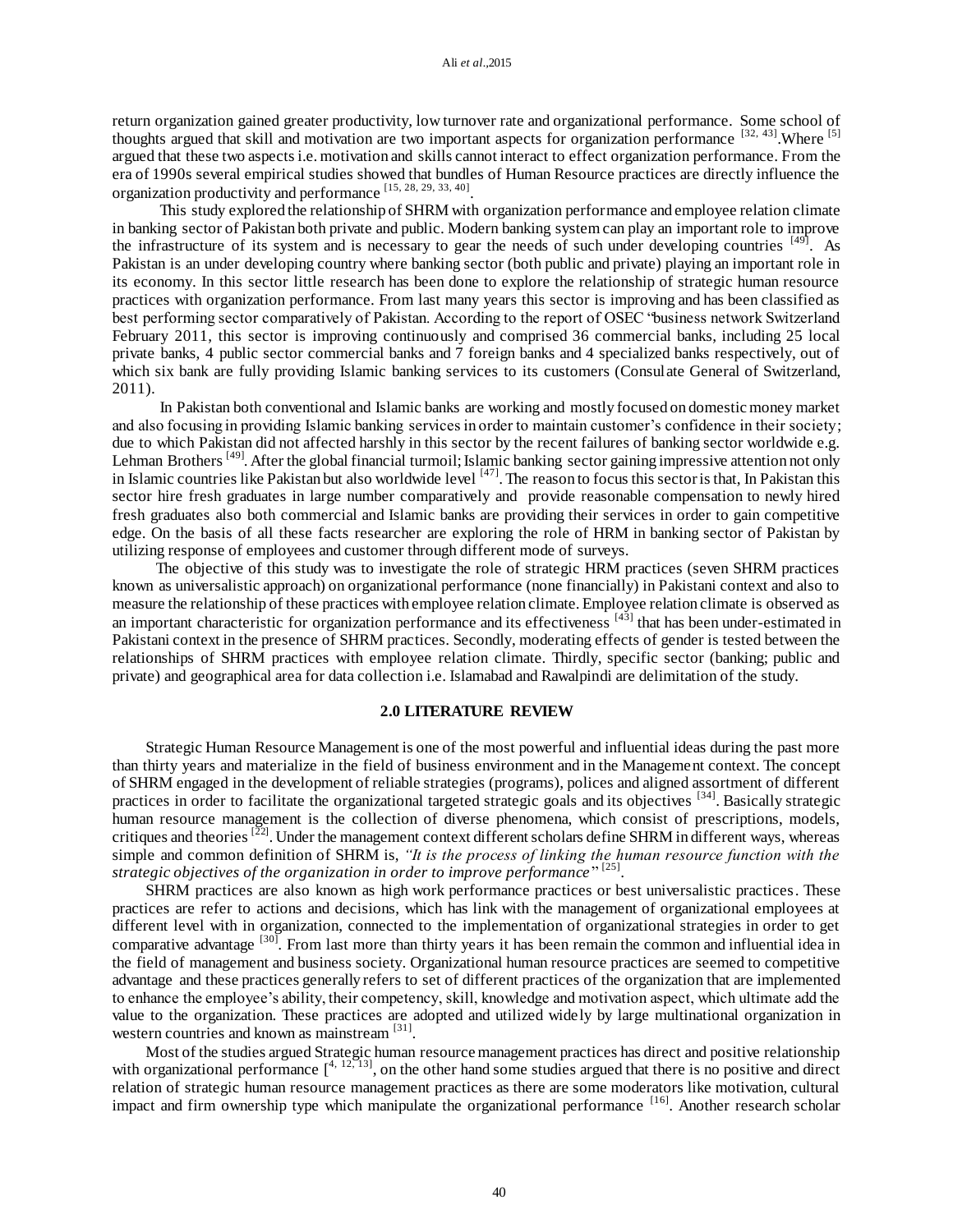argue that it is difficult to say SHRM practices have direct impact on organization performance until considering the context where the organization perform, and also influenced by other organizational resources like human c apital, employee behavior that ultimately lead towards the organization performance . Hence, there is a need for further empirical studies to test such relationship. Some studies have been conducted in under developing countries to check the relationship of SHRM practices with organization performance in the presence of different mediating variables i.e. motivation, culture, etc by using different SHRM practices. The question is still left to answered, the influence of SHRM practices on organization performance, and the influence of SHRM practices on employee relation climate in the presence of gender orientation as moderating; under developing Asian countries like Pakistan. This study examined the relationship of SHRM practices and organization performance and also "gender" as a moderating variable in banking sector of Pakistani context. Base on previous literature there are seven best practices consider as best practice bundle <sup>[4]</sup> and defined as "these practices are theoretically and empirically related to the overall organization performance" <sup>[12]</sup>. As these practices are consider the best practices from organizational performance point of view, in this study these seven practices were used i.e. extensive formal training programs, performance base compensation, empowerment, promotion, selective staffing, developmental performance appraisal and employment security; to examine the impact of these practices on organization performance and employee relation climate. Different researcher use different item scale to measured SHRM practices.

#### *Gender:*

Workforce gender diversity is increasing day by day worldwide  $[24]$ ; the increases in workforce gender diversity also attract the researchers and HR practitioners' attention. In particular, many questions arise about gender differentiation, that how gender (male/female) affects organization performance either individual level, group level or organizational level. An important issue of organizational survival and its success is the consequence of gender; regarding organizational performance both male and female play an important role. Both male and female affects the organization performance differently due to difference in their perception level, competency, education, and knowledge  $\left[1\right]$ . The role of both male and female is important in organization and it affects differently on employee relation climate. Previous studies had shown that female act differently in organization as compare to male in ethical situation<sup>[41]</sup>.

#### *Organization performance:*

To measure the output of any organization, Performance is a key constituent. In organizations (both public and private) numerous resources are developed on different level to improve the performance which leads to final objectives of any organization. As resources are seen to be scarce in quantity therefore are required to utilize them strategically which gives maximum output and enhance organization performance effectively and efficiently. Human resource is also an important contribution for organization performance, therefore, it is important to utilize and manage them strategically in order to attain competitive advantage. Strategic human resource management (SHRM) is the pattern of planned HR exploitation and activities intended to enable an organization to attain its objectives and goals enhancing organization effectiveness [46]. Many studies had conferred the relationship of strategic human resource management and organization performance and imply direct relationship on the bases of best practices known as universalistic approach with organization performance <sup>[48]</sup>. SHRM practices are seemed to be accelerates the organizational performance. In this particular field these practices also increase the organizational goodwill, its image, relationship internally and externally and employee commitment with the organization [18, 22, 36,  $38$ ]. Regarding performance of organization, there are some indicators that present the output of organization like total net profit, return from investments revenue generation and increase in sale growth; and qualitative in term of nonfinancial i.e. goodwill of organization, market image and its relation with customer etc <sup>[16</sup>] .

Most of the researchers argued that both financial and non financial outcomes are necessary for organization survival. A study by  $[27]$  argued that Financial base outcomes are for short term prospective and leave the gap between the implementing and developing the strategic approach and unable to achieve its strategic objectives; where the non financial outcomes or achievements are future prospective which fulfill the strategic objectives, goals of the organization .Because it strengthens the organization structure internally and externally by considering employee of the organization and its customer  $^{[42]}$ . Getting this notion of long run prospective, in this study nonfinancial multiple factors are measured which affects the organization performance.

#### *Employee Relation Climate:*

Apart from organization performance, employee relation climate is another important aspect which deserves close analysis. Most of recent studies have focused on employee relation with organization in order to understand how employees of organization understand and shape the impression of organizational practices and policies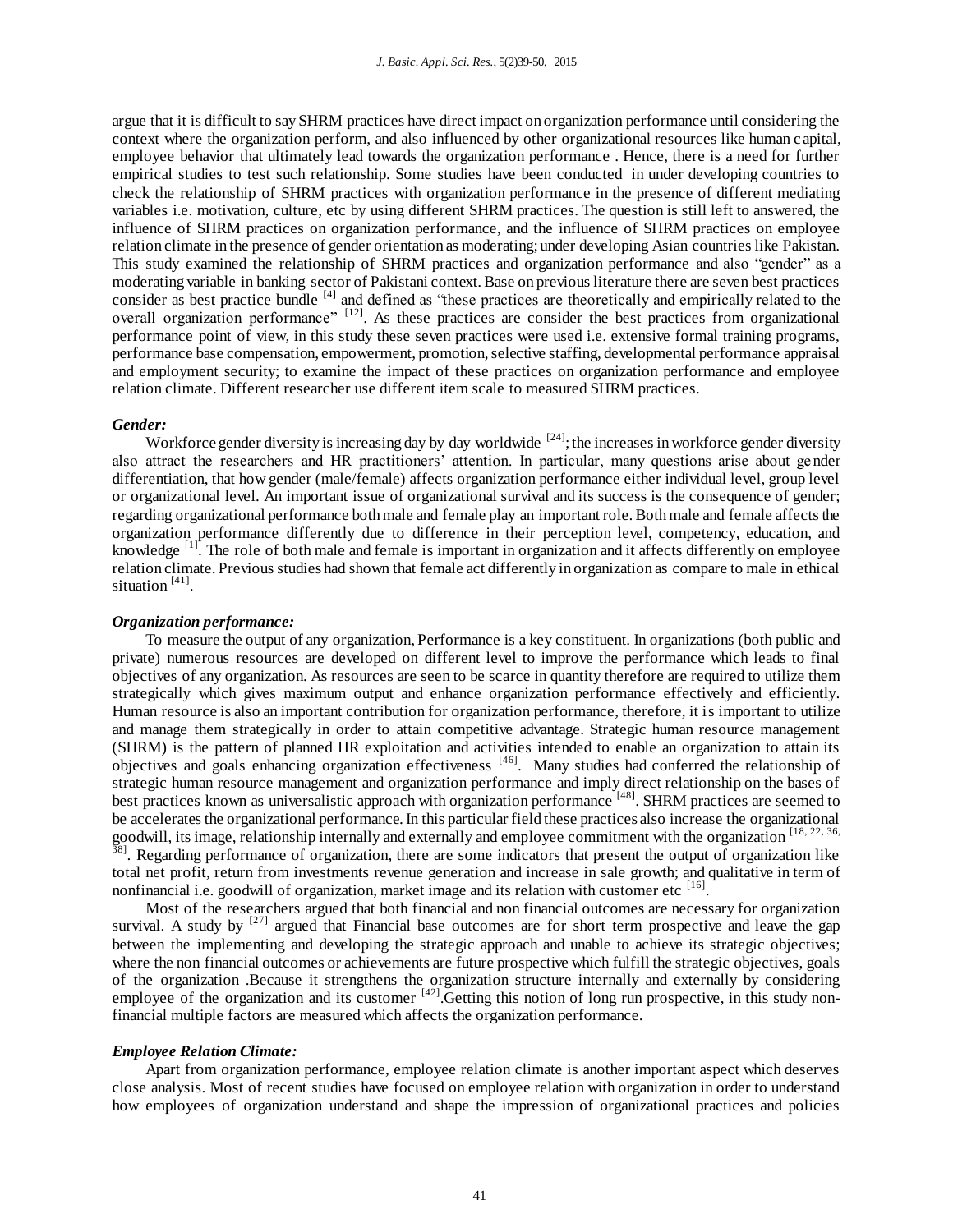concerning organization climate. The term employee relation climate refers the perception of employee and their representatives about the ways in which employees relation are to be conducted that how these employee deals with one another [48]. Employee perception regarding climate is an emerging part of research which examine employee's perception regarding organizational practices and polices <sup>[19]</sup>. In research it has shown that the perception of employee (individual) climate may vary among team members; and may vary due to environment prospective, Whereas organization contribute significant role which helps in the formation of climate perception by the employees regarding organizational practices and policies in diverse context  $^{[25]}$ . In organization different peoples works with different background, working experience, educational differences and ethnicity. For organizational manager, it is important to develop and provide such a work climate that ultimate promotes and encourage its employees through motivation channel in order to achieve desire output. In today's environment where different ethnicity employees working together, managers should provide such an environment that ultimate accelerates the organization performance through strategic HR tactics. In implementing the strategic HRM practices in organization, a social environment should be create in which employee of the organization feels good about organization  $\left[7\right]$  e.g. By implementing these practices in organization, effective HR management should result in the existence of emotion/feelings participation of employees, trust building, free flow of information sharing and attractive open communication in the organization. Such kind of shared feelings and perception between the employees of the organization referred to known as organization's climate <sup>[38]</sup>. Therefore this relation reflects high association that leads towards value- addition which contributes directly in organization performance  $^{[43]}$ . Previous study has been demonstrated the relationship of SRHM practices and employee relation climate  $^{[10]}$ .

### **3.0 Conceptual Model and Hypotheses**

### SHRM Practices:

- Extensive Formal Training Programs
- Performance Base Compensation
- Empowerment
- Promotion
- Selective staffing
- Developmental performance appraisal
- Employment security



Figure 1

In previous studies different researcher use different HR practices in their conceptual model. Summary of best Human recourse practices are given in table 1. It is difficult to use all these practices to analyze their effects on organization performance, in this study some HR practices are used consider as best practice bundle <sup>[4]</sup> also defined as theoretically and empirically related to organization performance <sup>[12]</sup> i.e. Formal Training, Performance Base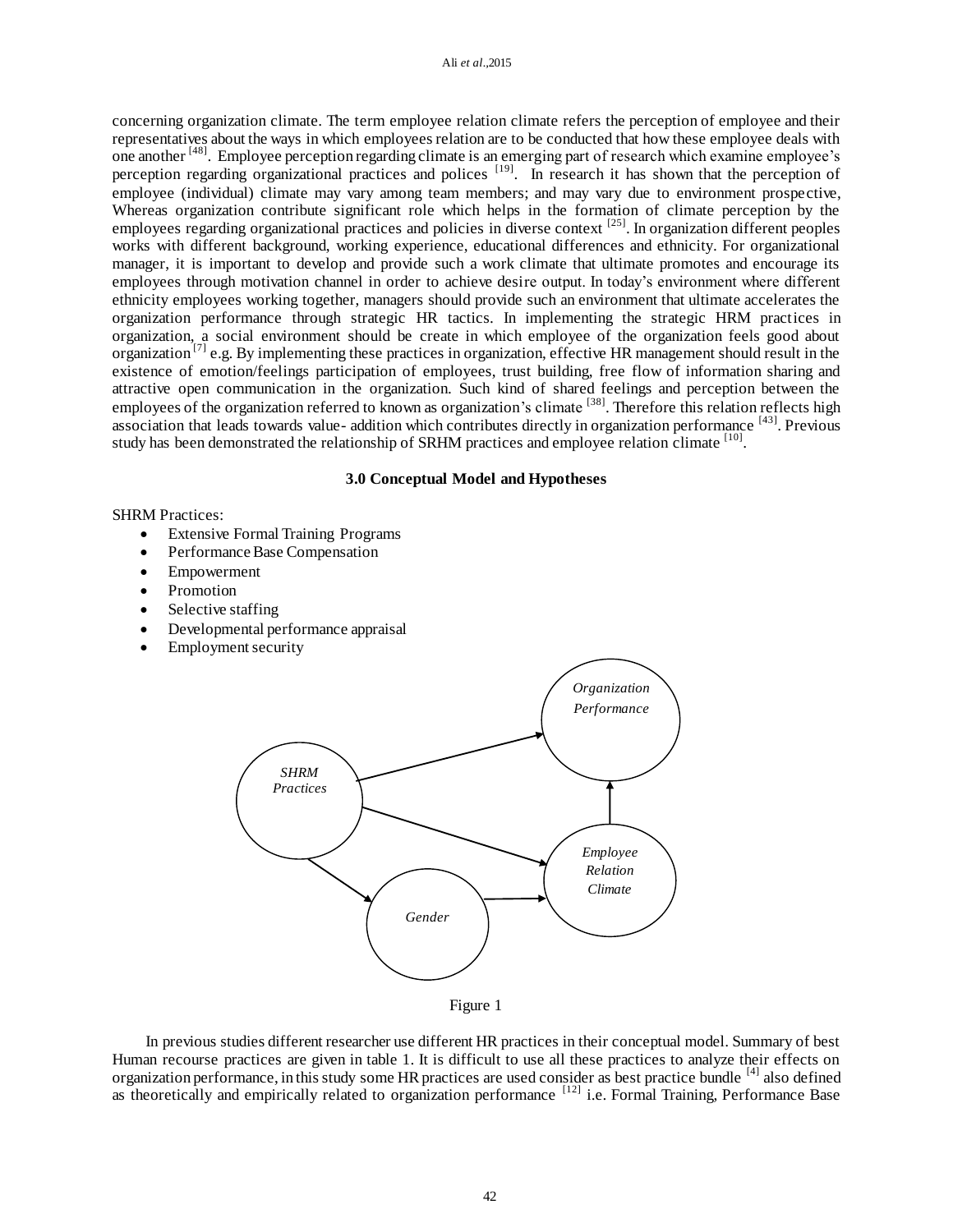Compensation, Empowerment, Promotion, Selective staffing, Developmental performance appraisal and Employment security.

### *3.1 Hypothesis*

*H1: SHRM practices positively affect the organization performance H2: SHRM practices positively affect the employee relation climate H3: The influence of SHRM practices on employee relation climate is moderated by gender H4: There is positive influence of employee relation climate on organization performance*

### **4.0 METHODOLOGY**

This is explanatory study as it involved investigation of causal relationships. In this study a questionnaire is developed by using items from different studies. Sources of selected items are listed in table 2:

Total 53 items were developed to check the relationship of all variables that are included in the study. All questions sought responses on five-point likert scale; Validity of these instruments is done by following procedure. Firstly all items were discussed number of times with supervisor and experts. After their verifying analysis, construct validity is done, in which pilot base test was measured. Results of pilot testing (Cronbach's Alpha) were supportive and shown validity of the instrument.

In this study the target population was the banking sector (private and public) of Pakistan (Islamabad and Rawalpindi region). The officer ranking employees were chosen for the survey. In total, 300 questionnaires were distributed among the targeted group, out of which 195 filled questionnaires were received. However, only 183 were found completely filled and 12 incompletely filled questionnaires were discarded. By using SPSS descriptive statistic, correlation and Baron and Kenny (regression analysis) were used in the study. To check the relationship of SHRM practices with organization performance and employee relation climate correlation and regression analysis were conducted. For moderator <sup>[39]</sup> method were used. Results of Cronbach's Alpha are listed in table 3.

Previous study like <sup>[8]</sup> showed 0.7 reliability coefficient using five-point scale, Nonali et al., (1995) argued 0.6 and above is reliable. In this study reliability coefficient is 0.92. The result of pilot testing shows confirmed reliability of measures variables used in questionnaire; results of pilot testing are given below in table 3.

### **5.0 Tests of Hypotheses**

In this study four hypothesis were developed. The details of hypothesis analysis are given below; **Hypothesis 1:**

### *H1: Positive relationship exist between SHRM practices and organization performance*

To test this hypothesis Pearson's product moment of correlation analysis were used. The results are shown in table 6. The value of correlation (Pearson's product moment) (r  $(183) = 0.45$ , and  $p = 0.00$ ) shows a positive and significant relationship between SHRM practices and organization performance. Simple linear regression was conducted to investigate how well strategic HRM practices predict organization performance. The value of adjusted R<sup>2</sup> measures the variability in outcomes which is accounted by the predictors. In Baron and Kenny table, value of adjusted  $R^2$  for the relationship of SHRM with organization performance is 0.196, which means that SHRM practices accounts for 19.6% of the variation in organization performance. The p-value is less than 0.05, these results indicates hypothesis (H1) is accepted.

#### **Hypothesis 2:**

### *H2: There is positive relation between SHRM practices and employee relation climate*

The value of correlation [r (183) = 0.312, and  $p = 0.00$ ] shows a positive relationship between SHRM practices and employee relation climate. In Baron and Kenny table, value of adjusted  $R^2$  is 0.092 which means only 9.2% variation in employee relation climate accounts by SHRM practices. The p-value is less than 0.05, which shows hypothesis (H2) is accepted.

#### **Hypothesis 3:**

#### *H3: The influence of SHRM practices on employee relation climate is moderated by gender*

In table 7 the value of correlation (r (183) =  $0.407$ , and p = 0.000) shows a positive relationship between gender and employee relation climate. Whereas in Baron and Kenny table shows, value of adjusted  $R^2$  is 0.193 which means 19.3% variation is accounted between SHRM practices and employee relation climate by gender, which means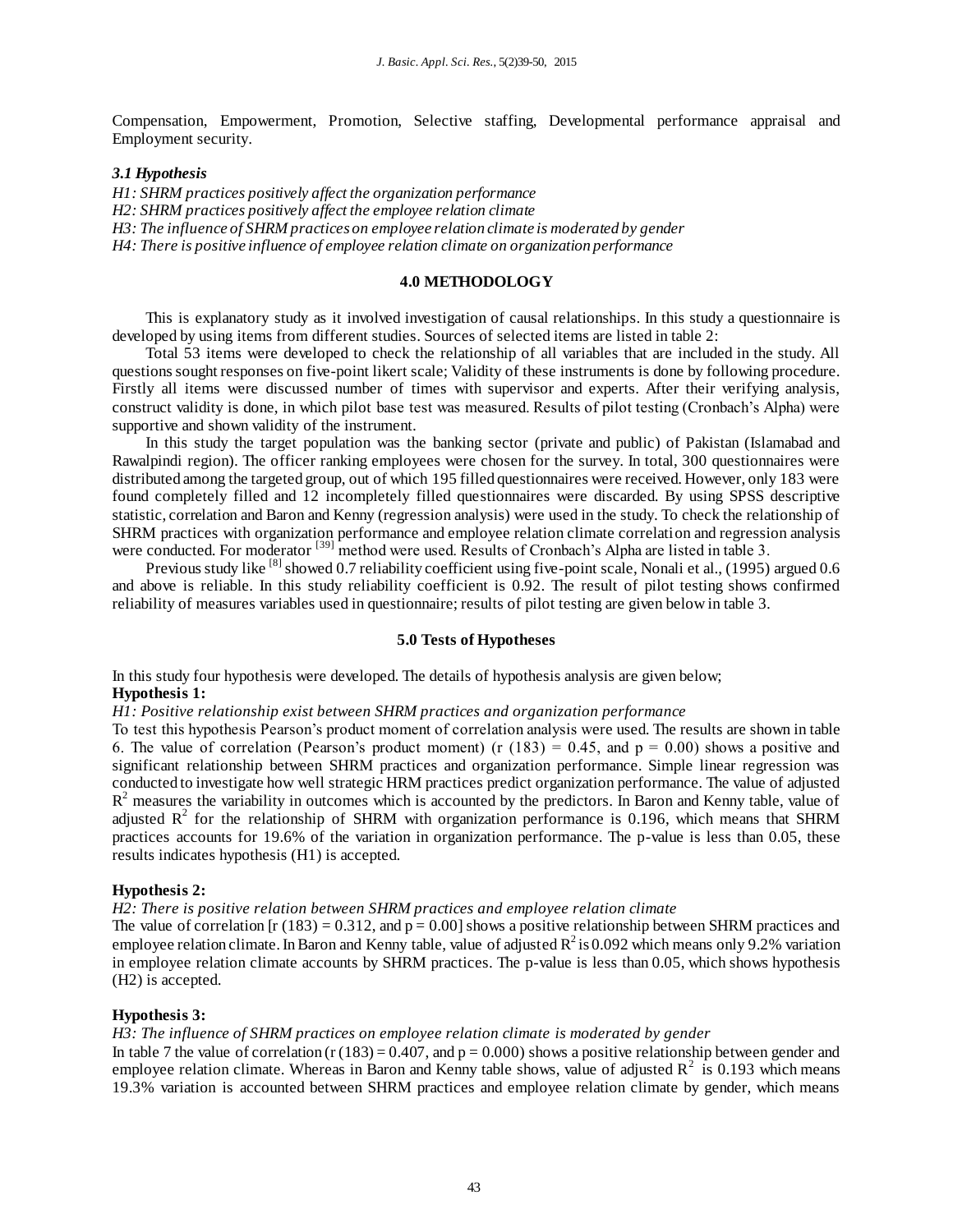gender has moderate affects on relationship of SHRM practices and employee relation climate . Also the value of p is less than 0.05 which clearly shows hypothesis (H3) is accepted.

#### **Hypothesis 4:**

*H4: There is positive relationship between employee relation climate and organization performance*

To investigate the relationship between employee relation climate and organization performance Pearson's correlation and regression analysis were used. Results of Table 7 shows (r  $(183) = 0.477$ , and  $p = 0.00$ ), shows a positive relationship between employee relation climate and organization performance. Whereas results of baron and Kenny shows adjusted  $R^2$  is 0.223, which indicate 22.3% variation is accounted by employee relation climate in organization performance.

#### **6.0 RESULTS & DISCUSSION**

Mean and S.D of Responses to various items were computed to find out average rating score. The results are presented in table 4, which shows Extensive formal training program (EFTP) was rated highest score on average with mean of 3.75 with responses deviating from this mean score by a S.D. of 0.94. Performance base compensation (PBC) followed closely with mean of 3.53 with S.D. of 0.76. Whereas selective staffing (SS) mean 3.48 and S.D. 0.85, empowerment (EMP) mean 3.20 and S.D. 0.89, developmental performance appraisal 3.15 with S.D. of 0.63, promotion (PRO) mean 3.13 with S.D. of 0.93, and employment security mean 3.12 with S.D. of 0.84 which is relative lowest on rating scale of SHRM practices.

Table 5 shows that organization performance was rated highest on average score with mean of 3.86 and S.D. 0.93. After that employee relation climate (ERC) mean 3.82 with S.D of 0.75 and gender (G) contain mean 3.18 with S.D of 0.64. In this table organization performance rating shows that these organizations were perceived to be performing well.

The results of study indicates that universalistic bundles of SHRM practices i.e. (Extensive formal training programs, performance base compensation, empowerment, promotion, selective staffing, developmental performance appraisal and employment security) has positively significant effect on performance of banking sector of Pakistan located in Islamabad and Rawalpindi region. In general this study is consistent with previous studies like [4, 12, 23, 35, 48] shown positive relationship of SHRM practices with organization performance. This study also highlighted the positive relationship between SHRM practices with employee relation climate. It is consistent with the result of  $^{[47]}$ .

In this study result shows that 19.3% variation is accounted by gender between SHRM practices and employee relation climate. Results of this study verified that SHRM practices (best practices) are positively related with outcome and these are best predictor for organization performance. Value of adjusted  $R^2$  shows that SHRM practices accounts 19.6 % and 9.2% of the variation in outcome i.e. organization performance and employee relation climate respectively. As [16] suggested it is important to consider the intermediate linkages between HR practices and organization performance. With particular reference; result shows that gender moderates the relationship of SHRM practices and employee relation climate. Findings of this article are considered imperative to provide insight into different SHRM practices that are considered important for organization performance and productivity for banking sector as well as other sectors in Pakistan. From theoretical point of view, it proposes to fill the gap in existing body of knowledge in banking sector of Pakistan by addressing these issues; as it investigate impact of SHRM practices (known as or best universalistic practices) on organization performance. Further it investigate gender moderate the relationship of SHRM practices and employee relation climate.

#### **7.0 CONCLUSION**

The study covers the private and public banking sector of Pakistan (Islamabad and Rawalpindi region). Different studies have shown positive relationship of SHRM practices with organization performance by using different SHRM practices under different cultural context. Study of <sup>[23]</sup> reflects the "universalistic approach" to human resource management which affects the organization performance and increased financial position of the organization. Also this "universalistic approach" assumes that best HRM practices boost up organization performance by increasing motivation level of employee and their work efficiency. This study proposes that organization should focus on SHRM practices, which are most influential activities to improve organization performance and employee relation climate. While improving SHRM practices it is important to consider gender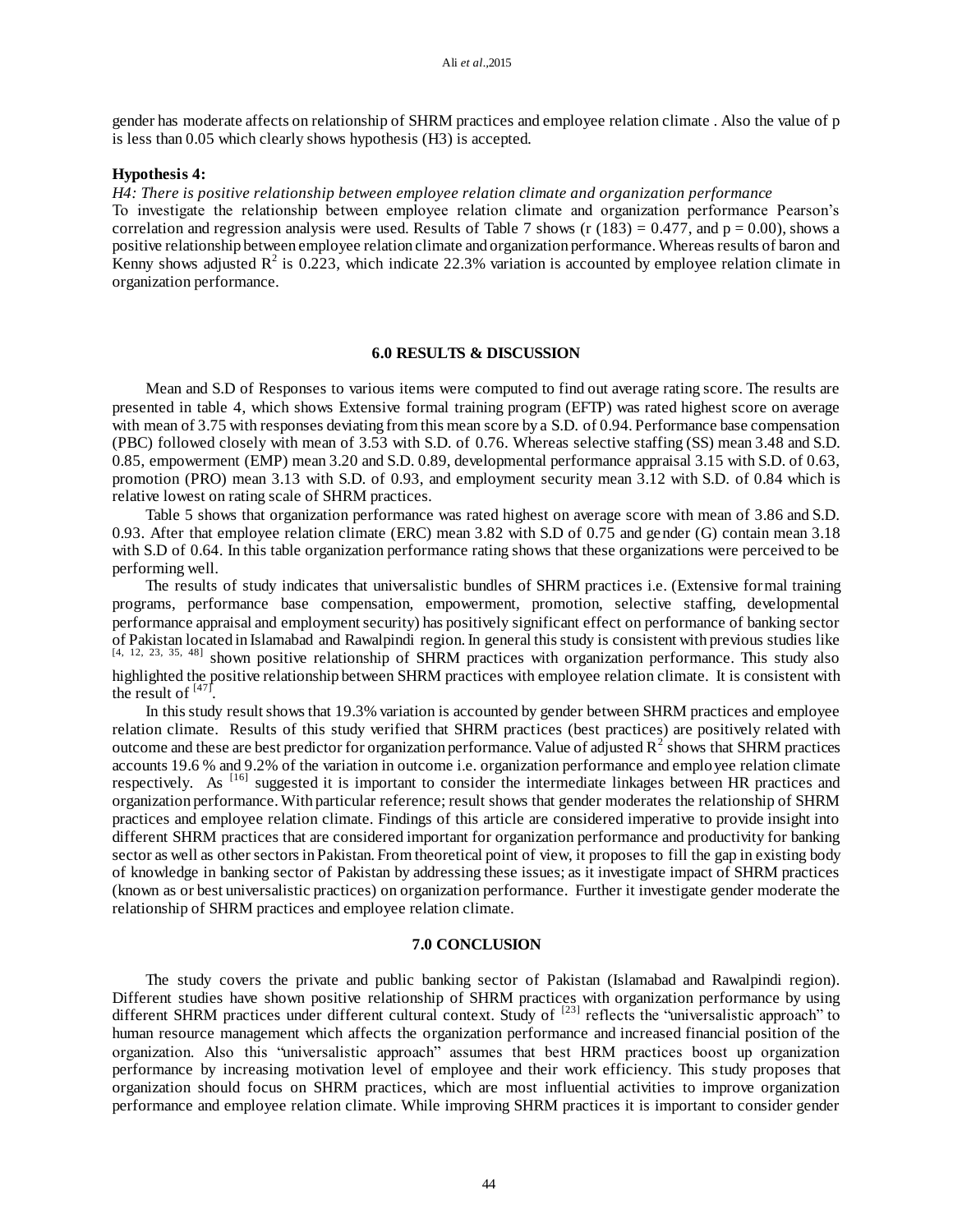profile which has ultimate affects on employee relation climate. This study confirms the positive relationship between strategic HRM practices, organization performance and employee relation climate. Also gender moderates the relationship between SHRM practices and employee relation climate.

### **8.0 RECOMMENDATIONS & LIMITATIONS**

This study shows that SHRM practices have several implications for banking sector of Pakistan which play an important role in its economy. Although mainstream of SHRM practices have a significant relation with organization performance, specifically these practices effects organizational performance (non financial). As globalization and modern business atmosphere continuously demanding competitive advantage and continue improved performance in the organization, therefore developing and implementing new strategies essential to survive in business market. The finding of this study has several implications for HR practitioners especially for Pakistan. First they should know which strategies need to adopt according to organizational circumstances. Also positive employee relation climate need to developed, as result showed that SHRM practices have positive relationship with employee relation climate <sup>[7]</sup>, point out those intangible resources i.e. organization climate should also be considered for sustainable competitive advantages. Further this study can also useful for other industry sector of Pakistan like wapda, telecom, railway , manufacturing, transportation sector that are facing management related issues and practices as well.

Specific sector were chose i.e. banking sector; to collect the data from two different locations i.e. Islamabad and Rawalpindi. The study recommends that universalistic bundles of SHRM practices have several implications on banking sector of Pakistan. Also it has significant relationship with employee relation climate. The study is going to be of massive importance not only for the management field in banking sector, but also for the corporate industry as well to Know what is happening in Pakistan in the SHRM field and to chalk out their strategic policies and HRM with this perspective.

### **10.0 DIRECTIONS FOR FUTURE RESEARCH**

No empirical work has been carried out to study strategic HRM and its effects in banking sector of Pakistani context. The present study was thus undertaken to study the relationship of strategic human resource management practices with organization performance and employee relation climate for sustainable competitive advantage, also the moderating effects of gender between SHRM practices and employee relation climate was undertaken in this study. From limitation of this research it suggests a wide variety of implication for future researcher. First, specific practices were use in this study; future research may explore other SHRM practices. Second, in future researcher may explore its effects in other sector like oil and gas, telecom, hospital, railway, wapda, and energy sector especially in Pakistan context.

#### **REFERENCES**

- 1. Arne Kalleberg and Kevin T.Leicht. (1991). Gender and Organizational Performance: Determinants of Small Business Survival and Success. The Academy of Management Journal, Vol. 34, No. 1 (Mar., 1991), pp. 136-161.
- 2. Anastasia Katou (2011): Test of a causal Human Resource Management-Performance Linkage Model: Evidence from the Greek manufacturing sector. International Journal of Business Science and Applied Management, Volume 6, Issue 1.
- 3. Aycan Z, Kanungo RN, Yu K, Deller J, Stahl G, Kurshid A (2000). Impact of Culture on human resource management practices: A 10- country comparison. Appl. Psychol. Int. Rev., 49 (1): 192-221.
- 4. Becker, B. and Gerhart, B. (1996): 'The impact of human resource management on organizational performance: progress and prospects'. Academy of Management Journal, Vol. 39(4); 779-801.
- 5. Bendoly, E. & Hur, D. 2007. Bipolarity in reactions to operational constraints: OM bugs underan OB lens. Journal of Operational Management, 25:1-13.
- 6. Budhwar, P. and Katou, A. (2005): The effect of human resource management systems on Organizational performance in Greek manufacturing: A mediating model. EURAM 2005 Conference, Munich.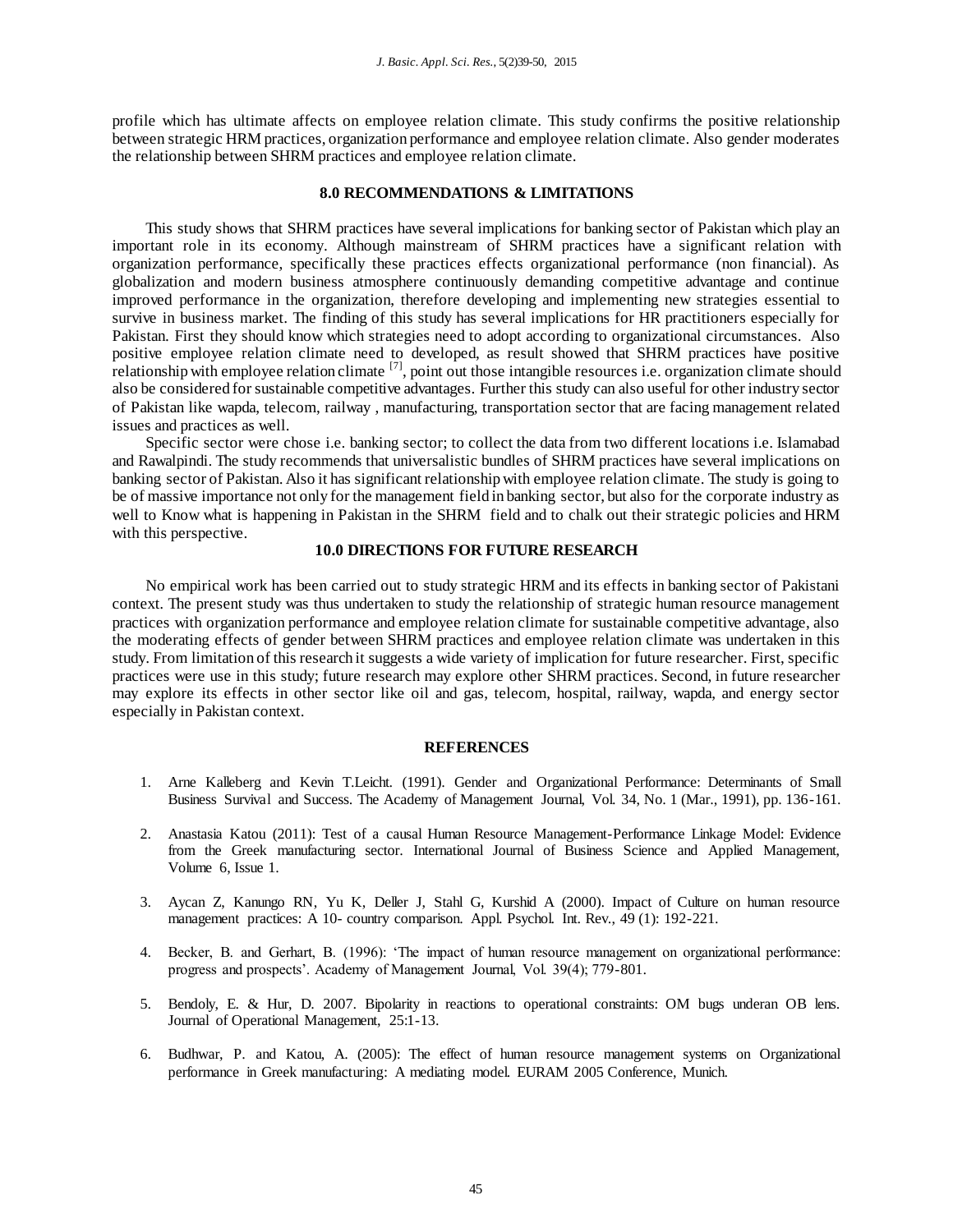- 7. Bowen, D. E., & Ostroff, C. (2004). Understanding HRM–firm performance linkage: The role of the "strength" of the HRM system.
- 8. Bae, J., Chen, S. and Lawler, J. (1998): Variations in hrm in Asian Countries.
- 9. Cho, Seonghee, woods Robert H. and Mayer, karl j. (2005). Examining the impact of human resource management on organizational performance. International Journal of Contemporary Hospitality Management, 22 (7), 920-952.
- 10. Collins, C., & Smith, K. G. (2006). Knowledge exchange and combination: The role of human resources practices in the performance of high-technology firms. Academy of Management Journal, 49, 544–560.
- 11. Davidson, Timo & Wang. (2010). How much does labour turnover cost? A case study of Australian four-and five-star hotels. International Journal of Contemporary Hospitality Management, 22 (4), 451-466.
- 12. Delery, J. E., Doty, D. H. (1996): Modes of Theorizing in strategic human resource management: Tests of Universalistic, Contingency, and Configurationally Performance Predictions. Academy of Management Journal, Vol. 39(4); 802-835
- 13. Edwards, P. and Wright, M. (2001): High-involvement work systems and performance outcomes: the strength of variable, contingent and context-bound relationships. International Journal of Human Resource Management. Vol. 12(4); 568-585
- 14. Eisenberger, R., Fasolo, P., & Davis-LaMastro, V. 1990. Perceived organizational support and employee diligence, commitment, and Innovation. Journal of Applied Psychology, 75: 51-59.
- 15. Freund, W. C,. & Epstein, E. 1984. People and productivity: the New York Stock Exchange guide to financial incentives and the equality of work life. Homewood, III,: Dow Jones-Irwin, 167-172.
- 16. Fry, F. L., Stoner, C.R., and Hattwich, R. E. (1998): Business: An Integrative Framework, McGraw-Hill, Boson.
- 17. Guest, D (1997) 'Human resource management and performance: a review and research agenda' The International Journal of Human Resource Management, Vol. 8(3); 263-276.
- 18. Guest, D. E. (2001): Human resource management: when research confronts theory. International Journal of Human Resource Management. Vol.12 (7); 1092-1106
- 19. Gelfand, M. J., Nishii, L. H., Raver, J., & Schneider, B. (2005). Discrimination in organizations: An organizational level systems perspective. The psychological and organizational bases (pp. 89–116). Mahwah, NJ: Erlbaum.
- 20. Govaerts, N., K. Eva (2010). Influence of learning and working climate on the retention of talented employees. Journal of Workplace Learning Vol. 23 No. 1, 2011pp. 35-55.
- 21. Graeme Salaman, John Storey and Jon Billsberry Feb, 2005. Strategic Human Resource Management: Defining the Field: The significance of Strategic Human Resource Management.
- 22. Horngren, C. T., Foster, G. and Datar, S. M. (2000): Cost Accounting: Managerial emphasis. New Delhi: Prentice-Hall.
- 23. Huselid, M.A. (1995): The impact of human resource management practices on turnover, productivity, and corporate financial performance. Academy of Management Journal 38: 635-672.
- 24. International Labour Office. 2007. Yearbook of labour statistics (6th ed.). Geneva: International Labour Office.
- 25. Johns, G. (2006). The essential impacts of context on organizational behavior. Academy of Management Review, 31, 386–40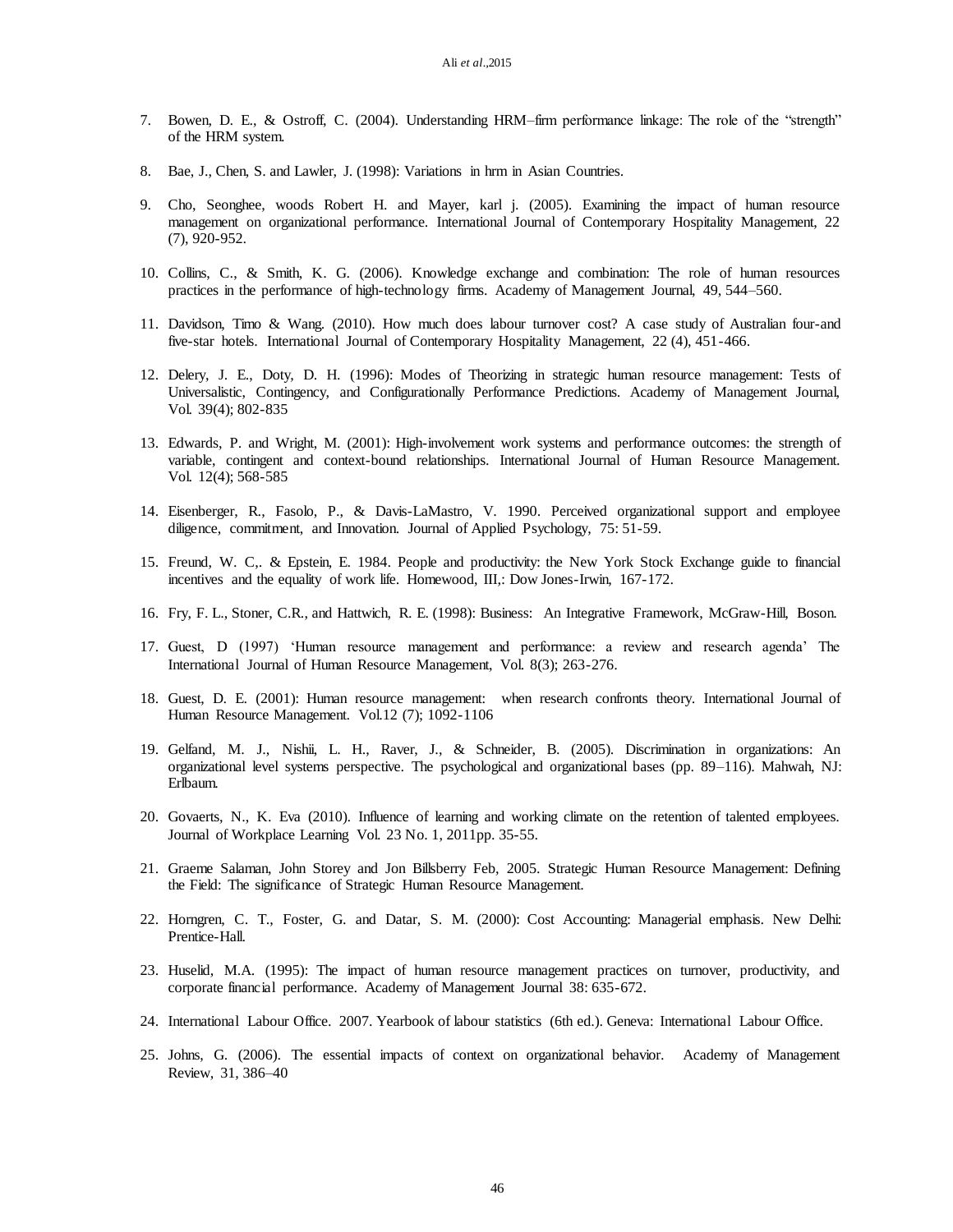- 26. Kaplan, R. S., and Norton, D P, (1996): Using the Balanced Scorecard as a Strategic Management System: Building a scorecard can help managers link today's actions with tomorrow's goals. Harvard Business Review January-February 1996.
- 27. Kleiner, M.M., Block, R. N., Roomkin, M., & Salsburg, S. W. 1987. Human Resources and the performance of the firm. Madison, WI: University of Wisconsin.
- 28. Kochan, T. A., & Osterman, P. 1994. The mutual Gains enterprise. Boston: Harvard Business School Press.
- 29. Kramar, R. (1992). Strategic Human Resource Management: Are the Promises Fulfilled? Asia pacific journal of Human Resources.
- 30. Leapak, D. P., Bartol, K. M., & Erhardt, N. (2005). A contingency framework of the delivery of HR activities. Human Resource Management Review, 15, 139–159.
- 31. MacCarthy, B. L., & Athirawong, W. 2003. Factors affecting location decision in international operations. International Journal of Operations & Production Management, 23: 794-818.
- 32. MacDuffie, J. P. 1995. Human resource bundles and manufacturing performance: organizational logical and flexible production system in the world auto industry. Industrial and Labor Relation Review, 48:197-221.
- 33. Mello, J. A. (2002). Strategic Human Resource Management. Australia Thomson south-western.
- 34. Pfeffer, J (1995): Producing sustainable competitive advantage through the effective management of people: Academy of Management Executive, 9; 55-69.
- 35. Panayotopoulou, L., Bourantas, D. and Papalexandris, N. (2003): Strategic human resource management and its effects on firm performance: an implementation of the competing values framework. International Journal of Human Resource Management.
- 36. Paul, A. K. and Anantharaman, R.N. (2003): Impact of people management practices on organizational performance. International Journal of Human Resource Management. 14:7; 1246-1266.
- 37. Riordan, C. M., Vandenberg, R. J., & Richardson, H. A. (2005). Employee involvement climate and organizational effectiveness. Human Resource Management.
- 38. Reuben M. Baron and David A. Kenny (1986) .The Moderator-Mediator variable distinction in social psychological research: concept, strategic and statistical considerations. Journal of personality and social psychology, vol 51, No. 6, 1173-1182.
- 39. Russell, J. S., Terborg, J. R., & Powers, M. L. 1985. Organizational productivity and organizational level training and support. Personnel Psychology, 38: 849-863.
- 40. Ruegger, D. and E. W. King: 1992, 'A Study of the Effect of Age and Gender upon Student Business Ethics', Journal of Business Ethics 11, 179-186.
- 41. Shank, J. K., and Govindarajan, V., (1993): Strategic Cost Management: The new Tool for Competitive Advantage. The Free Press, New York, NY.
- 42. Schuster, F. E. (1998). Employee-centered management: A strategy for high commitment and Involvement.
- 43. Steven S. Lui/Chung-Ming Lau/Hang-Yue Ngo. (2004). Global Convergence, Human Resource Best Practices, and Firm Performance: A Paradox. International Journal Business.
- 44. Wilson R (2000). Challenges and opportunities for Islamic banking and finance in the west: The United Kingdom experience. Islamic Econ. Stud., 7: 35-39.
- 45. Wright, P.M. and McMahan, G.C. (1992), "Theoretical perspectives for strategic human resource management", Journal of Management, Vol. 18 No. 2, pp. 295-320.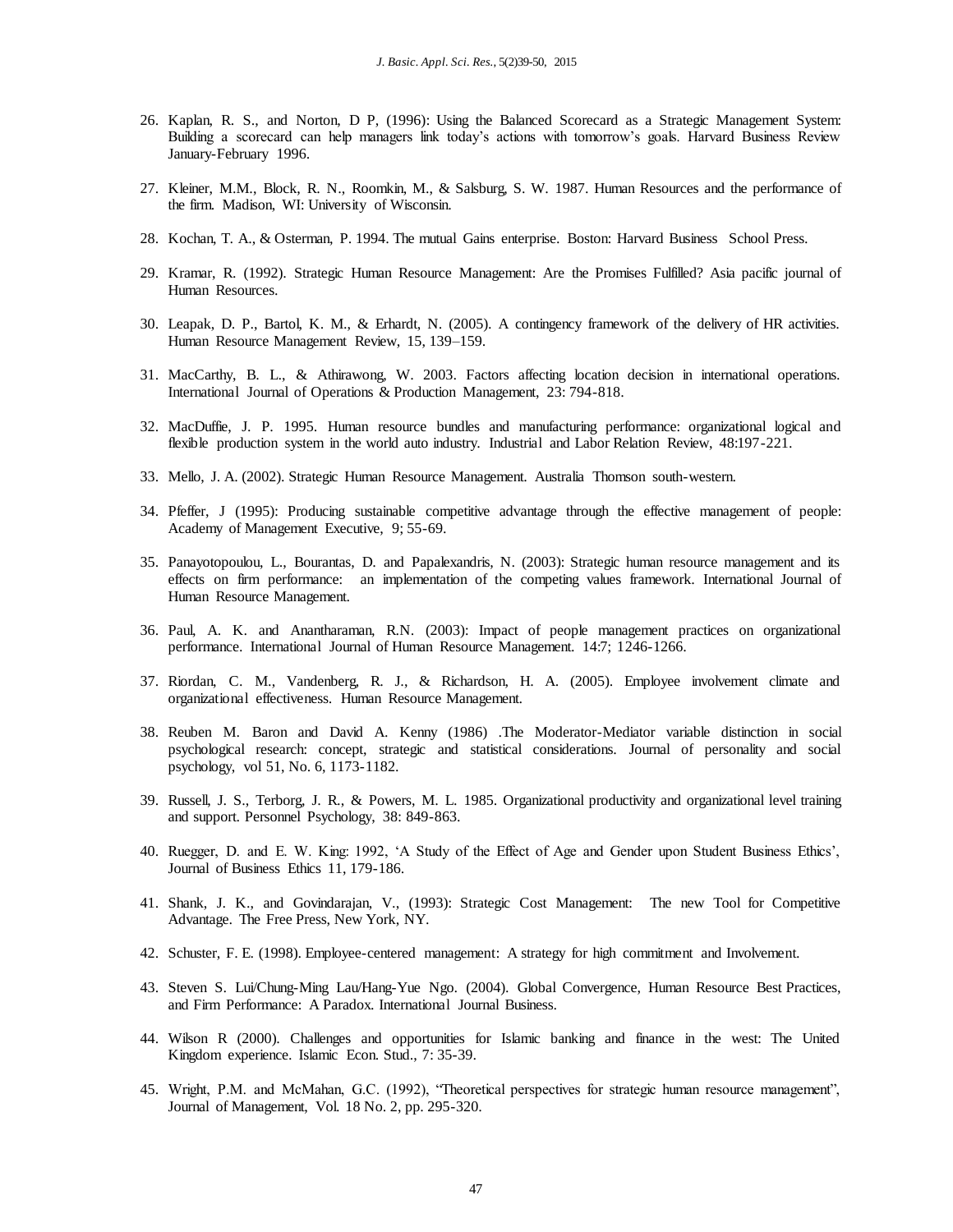- 46. Wang, D., Tsui, A. S., Zhang, Y., & Ma, L. (2003). Employment relationships and firm performance: Evidence from an emerging economy. Journal of Organizational Behavior, 24, 511–516.
- 47. Youndt, M.A., Snell, S. A., Dean, J. W. and Lepak, D. P. (1996): 'Human resource management: manufacturing strategy and firm performance'. Academy of Management Journal.
- 48. Zaidi SA (2005). Issues in Pakistan's Economy. Oxford University Press, Karachi, Pakistan.
- 49. Zingales L (2008). Causes and Effects of the Lehman Brothers Bankruptcy. United States House of Representatives, Committee on Oversight and Government Reform. Chicago: University of Chicago Boo. School of Business.

#### **Appendix**

#### *Table: 1 "Summary of Best Practices in Human Resource Management"* **Freund & Epstein (1984) Arthur (1992) Pfeffer (1994) Huselid (1995) Macduffie (1995)** Job enlargement Broadly define jobs Employment security Personnel selection Work teams Job rotation Employee participation Selective recruiting Performance appraisal Problem-Solving groups Job design Formal dispute resolution High Wages Incentive compensation Job rotation Formal training Information sharing Incentive pay Job design Decentralization Personalized work hours Highly skilled workers Employee ownership Grievance procedures Recruitment and hiring Suggestion System Self-managed teams Information sharing Information sharing Contingent compensation Quality circles Extensive skills training Participation Attitude assessment Status differentiation Salary for blue-collar workers Extensive benefits Empowerment Labor/management participation Training of new employees Attitude survey High wages Job redesign/teams Recruitment intensity Training of experienced employees Production teams Salaried workers Training and skills development Training hours Labor/management committee Stock ownership Cross-utilization Promotion criteria Group productivity incentives Cross-training Profit sharing Symbolic egalitarianism Stock purchase plan Wage compensation

### *Table: 2 "Summary of items from different sources"*

| Variable                      | <b>Items</b>                                              | <b>Sources</b>          |
|-------------------------------|-----------------------------------------------------------|-------------------------|
| <b>Formal Training</b>        | Formal training programs<br>$\bullet$                     | Woods and Mayer, (2005) |
|                               | Training programs are evaluated                           |                         |
|                               | Amount of money spent on training                         | Bae and Lawler, (2007)  |
|                               | Extensive training for general skills                     |                         |
| Performance Base compensation | Employees regularly (at least once a year) receive a<br>٠ | Woods and Mayer, (2005) |
|                               | formal evaluation of their performance.                   |                         |
|                               | Compensation tied to performance appraisals               | Chung and Hang, (2004)  |
|                               | Seniority based rewards practices                         |                         |
|                               | Organization compensate performance base                  |                         |
|                               | Organization offers number of extra benefit to employees  |                         |
| <b>Empowerment</b>            | Engagement in problem-solving and decision<br>$\bullet$   | Bae and Lawler, (2007)  |
|                               | Jobs here give employees the chance to use personal       |                         |
|                               | initiative in carrying out their work                     | Dhaerah (2008)          |
|                               | Employees in this job have a reasonable and fair          |                         |
|                               | complaint process                                         | Wright, $(2005)$        |
| <b>Promotion</b>              | Promotion from within the organization<br>٠               | Chung and Hang, (2004)  |
|                               | Well defined career ladders                               |                         |
|                               | Merit base promotion                                      |                         |
| <b>Selective Staffing</b>     | There is formal employment planning in my organization    | Woods and Mayer, (2005) |
|                               | Very extensive selection efforts                          |                         |
|                               | Great amount of money spent selection                     | Bae and Lawler, (2007)  |
|                               | Focus on long-run employee potential                      |                         |
|                               |                                                           |                         |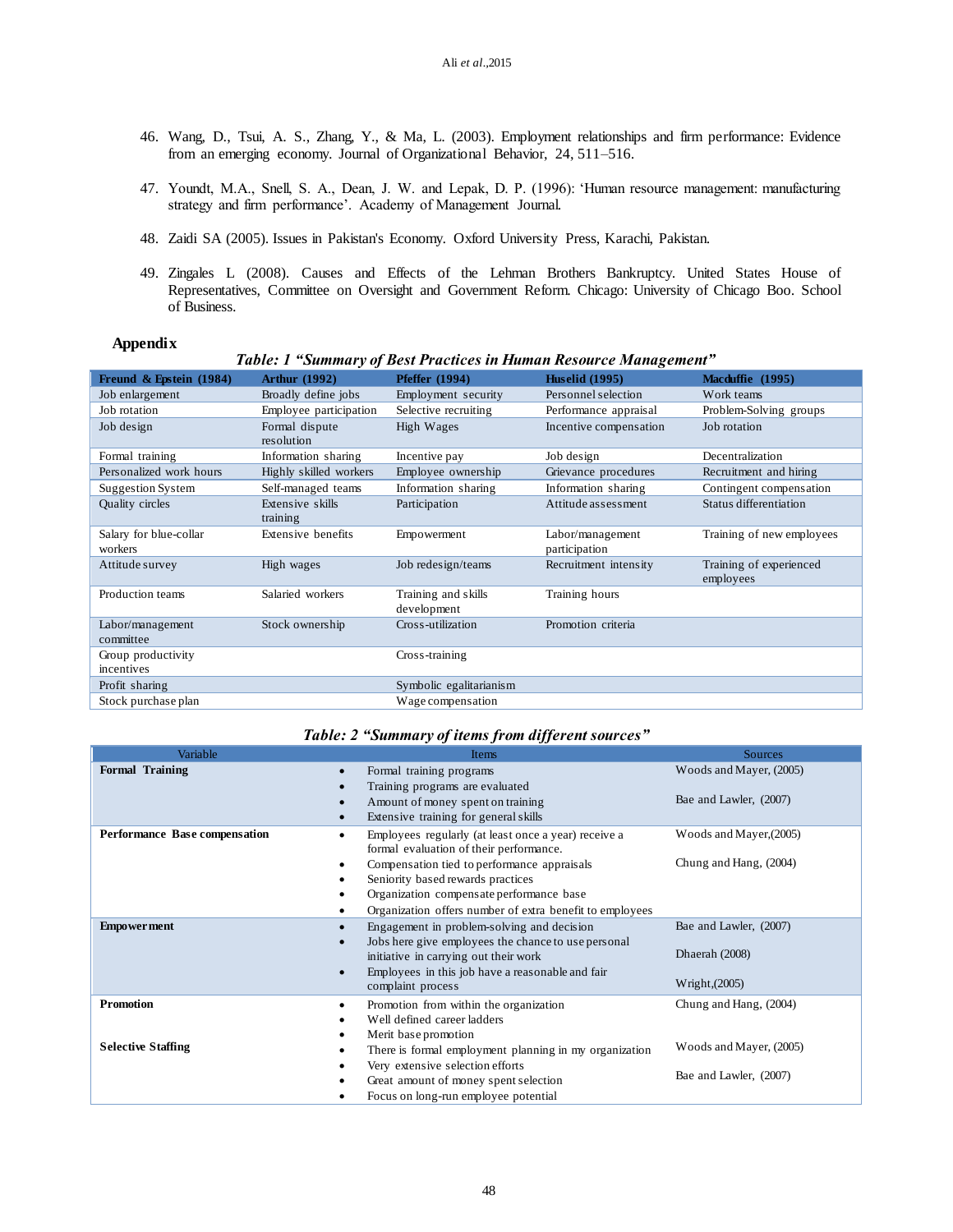| Performance appraisal            |   | Woods and Mayer, (2005)<br>Employees regularly (at least once a year) receive a<br>formal evaluation of their performance<br>Employees receive performance feedback<br>Employee satisfy with appraisal system |                                                |  |  |
|----------------------------------|---|---------------------------------------------------------------------------------------------------------------------------------------------------------------------------------------------------------------|------------------------------------------------|--|--|
| Organization performance         | ٠ | <b>Effectiveness</b><br>Efficiency<br>Satisfaction<br>Innovation                                                                                                                                              | Katou, (2011)                                  |  |  |
| <b>Employee</b> relation climate |   | Professional respect<br>Learning attitude and creativity                                                                                                                                                      | Davidson, $(2010)$<br>Govaerts & Eva. $(2010)$ |  |  |

### *Table 3: Results of Cronbach's Alpha*

| <b>Variables</b>                         |    | Cronbach's Alpha | No. of Item |
|------------------------------------------|----|------------------|-------------|
| <b>Extensive Formal Training Program</b> | 30 | 0.846            |             |
| <b>Performance Base Compensation</b>     | 30 | 0.679            |             |
| <b>Empowerment</b>                       | 30 | 0.716            |             |
| <b>Promotion</b>                         | 30 | 0.784            |             |
| <b>Selective Staffing</b>                | 30 | 0.812            |             |
| Development Performance Appraisal        | 30 | 0.727            |             |
| <b>Employment Security</b>               | 30 | 0.712            |             |
| <b>All SHRM</b> practices                | 30 | 0.916            | 35          |
| <b>Organization Performance</b>          | 30 | 0.866            |             |
| <b>Employee Relation Climate</b>         | 30 | 0.749            |             |
| All 53 Items                             | 30 | 0.920            | 53          |

### *Table: 4 Descriptive Statistics*

|             | N  | <b>Minimum</b> | <b>Maximum</b> | <b>Mean</b> | <b>Std. Deviation</b> |  |
|-------------|----|----------------|----------------|-------------|-----------------------|--|
| <b>EFTP</b> | 30 | 1.60           | 5.00           | 3.7533      | 0.94494               |  |
| <b>PBC</b>  | 30 | 1.20           | 4.60           | 3.5333      | 0.75992               |  |
| <b>EMP</b>  | 30 | 1.20           | 5.00           | 3.2000      | 0.89751               |  |
| <b>PRO</b>  | 30 | 1.20           | 5.00           | 3.1333      | 0.92971               |  |
| <b>SS</b>   | 30 | 1.00           | 5.00           | 3.4800      | 0.84950               |  |
| <b>DPA</b>  | 30 | 1.80           | 4.20           | 3.1533      | 0.62738               |  |
| ES          | 30 | 1.20           | 5.00           | 3.1200      | 0.83641               |  |
| Valid N     | 30 |                |                |             |                       |  |
| (list-wise) |    |                |                |             |                       |  |

### *Table: 5 Descriptive Statistics*

|                     |    | <b>Minimum</b> | <b>Maximum</b> | <b>Mean</b> | <b>Std. Deviation</b> |
|---------------------|----|----------------|----------------|-------------|-----------------------|
| <b>OP</b>           | 30 | 1.20           | 5.00           | 3.8600      | .92944                |
| ERC                 | 30 | 2.20           | 5.00           | 3.8200      | .74713                |
| G                   | 30 | 2.00           | 4.50           | 3.1792      | .64468                |
| Valid N (list wise) | 30 |                |                |             |                       |

### *Table 6: Results of Pearson's product moment of correlation*

|             |                     | <b>SHRM</b> | <b>OP</b> | ERC      | G   |
|-------------|---------------------|-------------|-----------|----------|-----|
| <b>SHRM</b> | Pearson Correlation |             |           |          |     |
|             | $Sig. (2-taled)$    |             |           |          |     |
|             | N                   | 183         |           |          |     |
| <b>OP</b>   | Pearson Correlation | .448**      |           |          |     |
|             | Sig. (2-taled)      | .000        |           |          |     |
|             | N                   | 183         | 183       |          |     |
| <b>ERC</b>  | Pearson Correlation | $.312**$    | $.477**$  |          |     |
|             | $Sig. (2-taled)$    | .000        | .000      |          |     |
|             | N                   | 183         | 183       | 183      |     |
| G           | Pearson Correlation | $.231**$    | $.174*$   | $.407**$ |     |
|             | $Sig. (2-taled)$    | .002        | .018      | .000     |     |
|             | N                   | 183         | 183       | 183      | 183 |

\*\*.Correlation is significant at the 0.01 level (2-tailed).

\*. Correlation is significant at the 0.05 level (2-tailed).